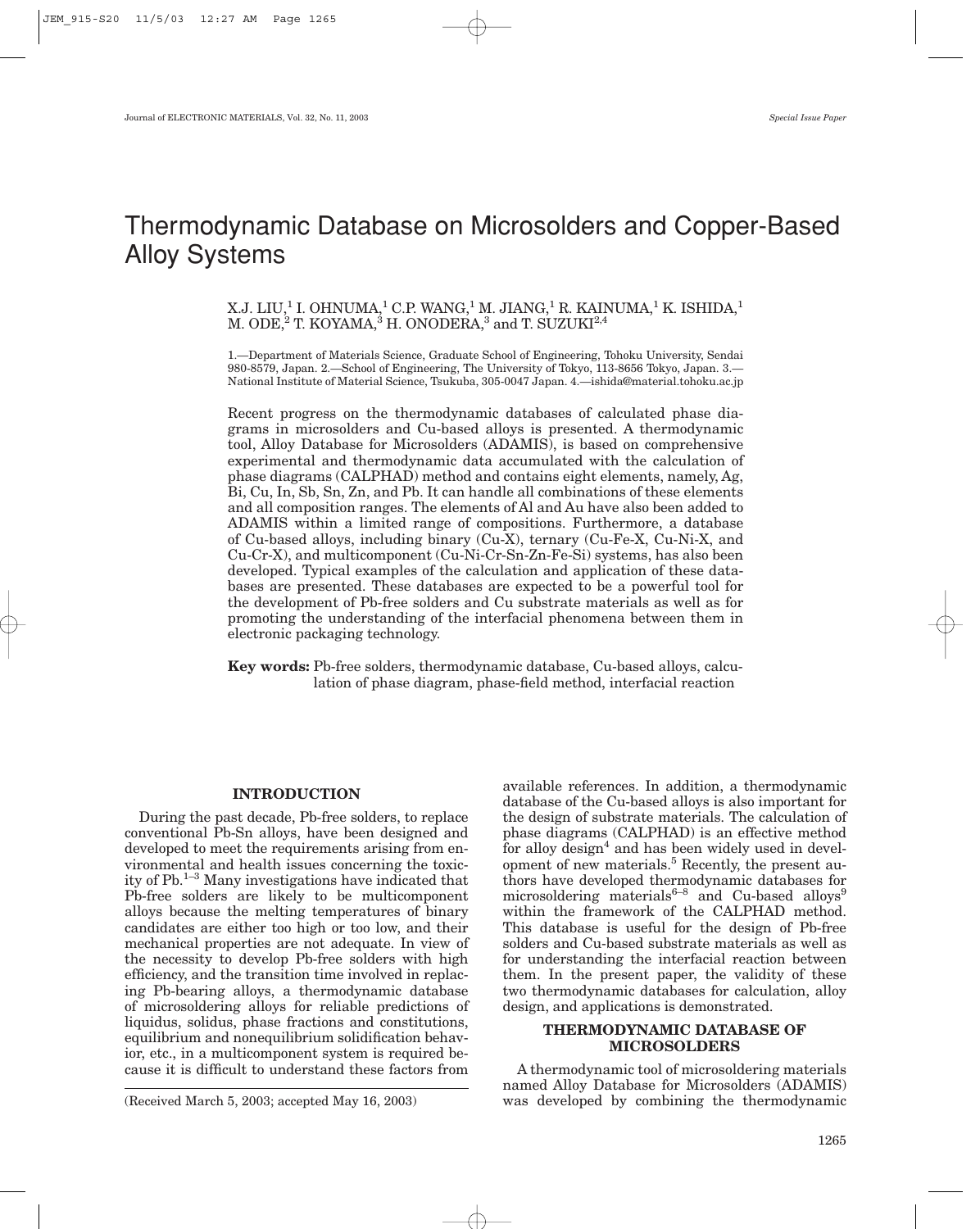database of microsolders<sup>6–8</sup> with *Pandat*, (Madison, WI) a multicomponent, phase diagram-calculation software program.<sup>10</sup> In this database, the phase equilibria in any system that includes the elements Ag, Bi, In, Cu, Sn, Sb, Zn, and Pb can be calculated in the whole composition range. Recently, two elements, namely, Al and Au, were added to this database, and calculations are available for a limited composition range of these elements.

In the database, the thermodynamic parameters for describing the Gibbs energy of each phase are evaluated by optimizing the experimental data pertaining to the phase boundary compositions and thermodynamic properties, such as activity, heat of mixing, and enthalpy of formation. Regarding the present database, there are some important alloy systems for which there has been little or no experimental data. Thus, experimental work to determine phase equilibria, such as liquidus, solidus, isothermal and vertical sections, etc., has been carried out, and a better estimation of the thermodynamic parameters with good agreement between the calculated and the observed phase equilibria has been obtained.<sup>11–21</sup> The thermodynamic parameters were optimized and evaluated by Thermo-Calc (Stockholm, Sweden) software.4

ADAMIS is a user-friendly thermodynamic tool for the design of microsoldering materials. Beginners can easily manage it through the Windows interface. The calculated results are independent of the user's level of expertise because it has the ability to automatically find starting points and initial values for stable phase equilibria.

Figure 1 shows the main contents of ADAMIS, where much information, such as phase equilibria, projection of the liquidus surface, and simulation of solidification etc., can be obtained. In addition, the surface tension and viscosity in the liquid phase can also be calculated.

## **THERMODYNAMIC DATABASE OF Cu-BASED ALLOYS**

A thermodynamic database of Cu-based alloys containing Cu-X binary, Cu-Fe-X, Cu-Cr-X, and Cu-Ni-X ternary and multicomponent systems was also developed on the basis of the CALPHAD method. An outline of the assessed systems is shown in Table I. To obtain a good assessment for thermodynamic parameters, experimental investigations of phase equilibria, including not only first-order phase



transformation but also order-disorder transition for some important systems with no or very little experimental data, were carried out on the basis of differential scanning calorimetry, energy dispersive x-ray spectroscopy, the diffusion couple method, etc. $^{22-29}$  For example, the ordering of the bcc phase has been determined in the Cu-Al,<sup>26</sup> Cu-Sn,<sup>27</sup> and Cu-Fe-Al systems.28

Thermodynamic parameters of the liquid phase were mainly estimated based on the experimental data of the phase equilibria and thermodynamic properties, such as activity, enthalpy of mixing, etc., and those for solid phases were assessed by fitting the experimental data of phase equilibria. Good agreement between the calculated results and experimental data was obtained for most systems. The present thermodynamic database of Cu-based alloys can provide information useful for the design of Cu alloys similar to those shown in Fig. 1. In addition, it is also important to facilitate understanding of the

**Table I. Thermodynamic Database for Cu-Based Alloys**

| <b>System</b>                                                                                       | Elements $(X)$                                                                                                                                                    |
|-----------------------------------------------------------------------------------------------------|-------------------------------------------------------------------------------------------------------------------------------------------------------------------|
| Cu-X binary system                                                                                  | Ag, Al, Au, B, Be, Bi, C, Co. Cr, Fe, In, Li, Mg, Mo, Mn, Nb, Ni, P,<br>Pb, Si, Sb, Sn, Ti, Tl, V, Y, Zn, Zr                                                      |
| Cu-Ni-X ternary system<br>Cu-Fe-X ternary system<br>Cu-Cr-X ternary system<br>Multicomponent system | Ag, Cr, B, Be, Fe, Mn, P, Sn, Si, Pb, Ti, Zn<br>Al, V, Nb, Cr, Mo, Mn, Ni, Co, Si, Sn, C, P, Zn<br>Fe, Ni, Nb, Ti, Sn, Zr, C, P, Si, Zn<br>$Cu-Ni-Cr-Sn-Zn-Fe-Si$ |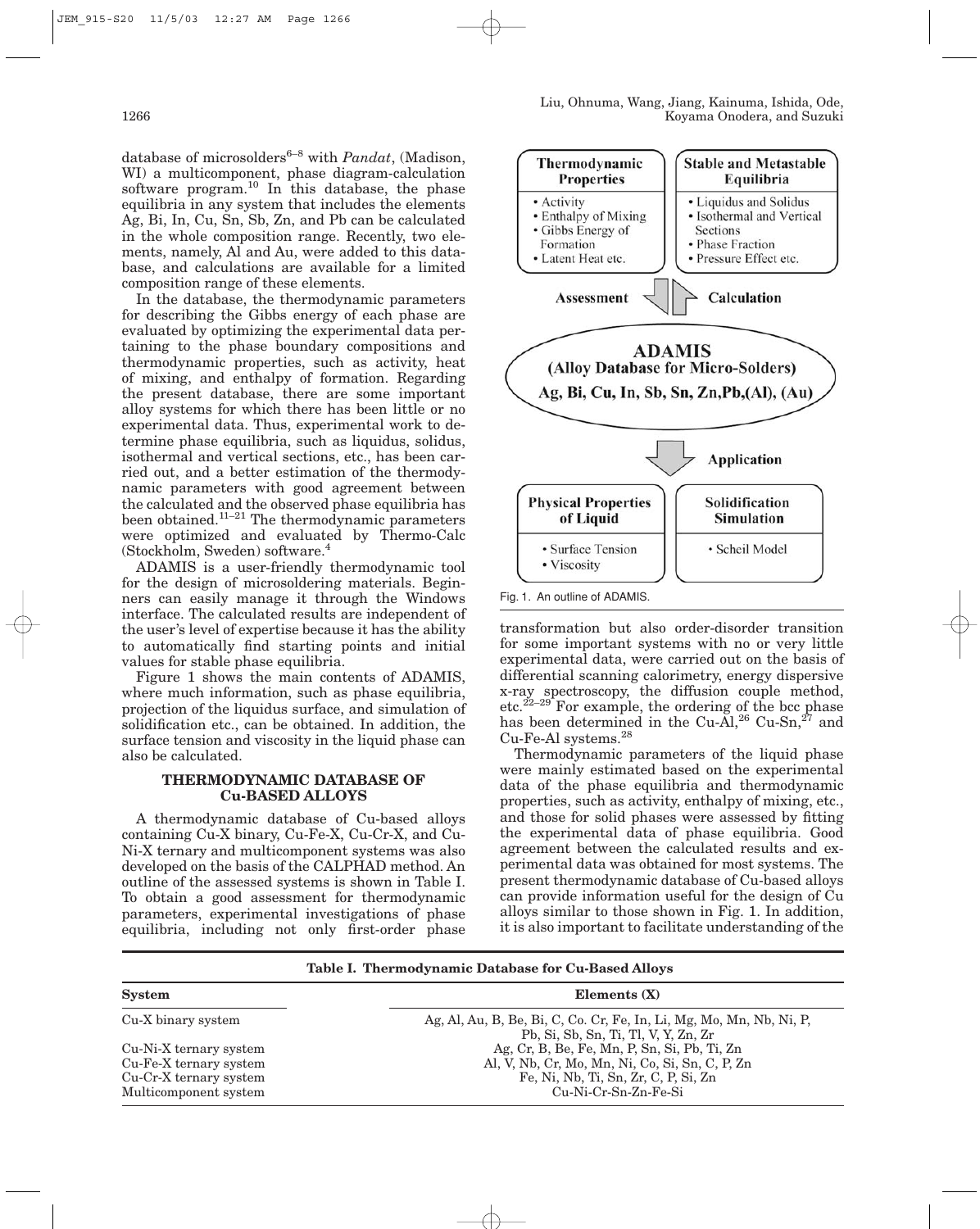Thermodynamic Database on Microsolders and Copper-Based Alloy Systems 1267

interfacial reaction between solders and Cu-based alloys by combining ADAMIS with this database of Cu-based alloys.

## **APPLICATION OF THERMODYNAMIC DATABASE**

The thermodynamic databases of microsoldering materials and Cu-based alloys can be combined with other software programs, and various kinds of simulations can be conducted. Figure 2 shows an outline of the application of the present databases, which provides not only thermodynamic information, such as phase equilibria by using the Thermo-Calc and Pandat software, but also the information on the kinetics and evolution of microstructure. Some examples for simulations and applications are as follows.

#### **Design of Microsoldering Materials**

To develop suitable alternatives to Pb-Sn solders, the melting temperature is one of the most basic factors. Significant efforts have been made to design Sn-based solders because they have ranges of melting temperature similar to those of Pb-Sn solders. Figure 3 shows the liquidus projection of some Snbased ternary systems in which the isothermal lines and reaction types are indicated. The solidification process of solders is also one of the important factors for the design of Pb-free solders. Although the Scheil model assumes that local equilibrium exists at the liquid/solid interface and diffusion is absent in the solid phase, such a calculation can still provide a predication close to reality. Solidification simulation of a promising candidate as an alternative to Pb-Sn solders, the Sn-2.0Ag-0.5Cu-7.5Bi (wt.%) alloy, was carried out. Figure 4a shows the variation of calculated mass fraction of the solid phases with temperature in this alloy under equilibrium and Scheil model solidification conditions. In both cases, the solidification starts with the primary crystals of  $η$ -Cu<sub>6</sub>Sn<sub>5</sub>, and the liquid phase disappears at 177.9°C under the equilibrium solidification condition. However, ac-



Fig. 2. The outline of the application of the thermodynamic database.



Fig. 3. The liquidus surfaces in the Sn-based ternary systems.

cording to the Scheil model, Bi is concentrated in the liquid phase during solidification, which causes an extensive fall of the terminating temperature of solidification (139.9°C), corresponding to the eutectic reaction of the Sn-Bi binary system. Figure 4b shows the concentration of elements in the liquid phase in which Bi is concentrated in the liquid phase during solidification.

The surface tension and viscosity of the liquid phase are very relevant to the soldering process. They can be predicted from the Gibbs energy of liquid by combining the appropriate models.<sup>30-34</sup> Figure 5 shows the calculated results of the effect of alloying elements on surface tension and viscosity of the ternary-eutectic Sn-3.24Ag-0.57Cu (wt. %) alloy. It can be seen from Fig. 5a that the surface tension increases and decreases by the addition of Zn and Sb, respectively. The viscosity is slightly lower than that of the ternary-eutectic alloy because of the addition of elements Bi, In, Sb, and Zn (Fig. 5b).

#### **Design of Cu-Based Alloys**

On the basis of the thermodynamic database of Cu-based alloys, the phase equilibria, phase fraction, liquidus projection, etc., in Cu-X binary and Cu-Cr-, Cu-Fe-, and Cu-Ni-X ternary as well as Cu-Cr-Ni-Fe-Sn-Zn-Fe-Si systems can be calculated. High-strength Cu-based alloys with high electrical conductivity have been used for various electronic devices, such as connectors and springs. These Cu alloys are developed by making use of precipitation hardening of the fcc phase. Typical examples of phase equilibria of age-hardened Cu-based alloys are shown. Figure 6 shows the calculated Cu-Be binary phase diagram in which the miscibility gap of the  $\beta$ (B2) +  $\gamma$ (A2) is reproduced because of the ordering of the bcc phase in the Cu-rich portion. Figure 7a shows the calculated, vertical section diagram at 3wt.%Ni in the well-known Corson alloy system, Cu-Ni-Si. It is seen that  $\text{Ni}_{5}\text{Si}_{2}$ ,  $\text{Ni}_{2}\text{Si}$ , and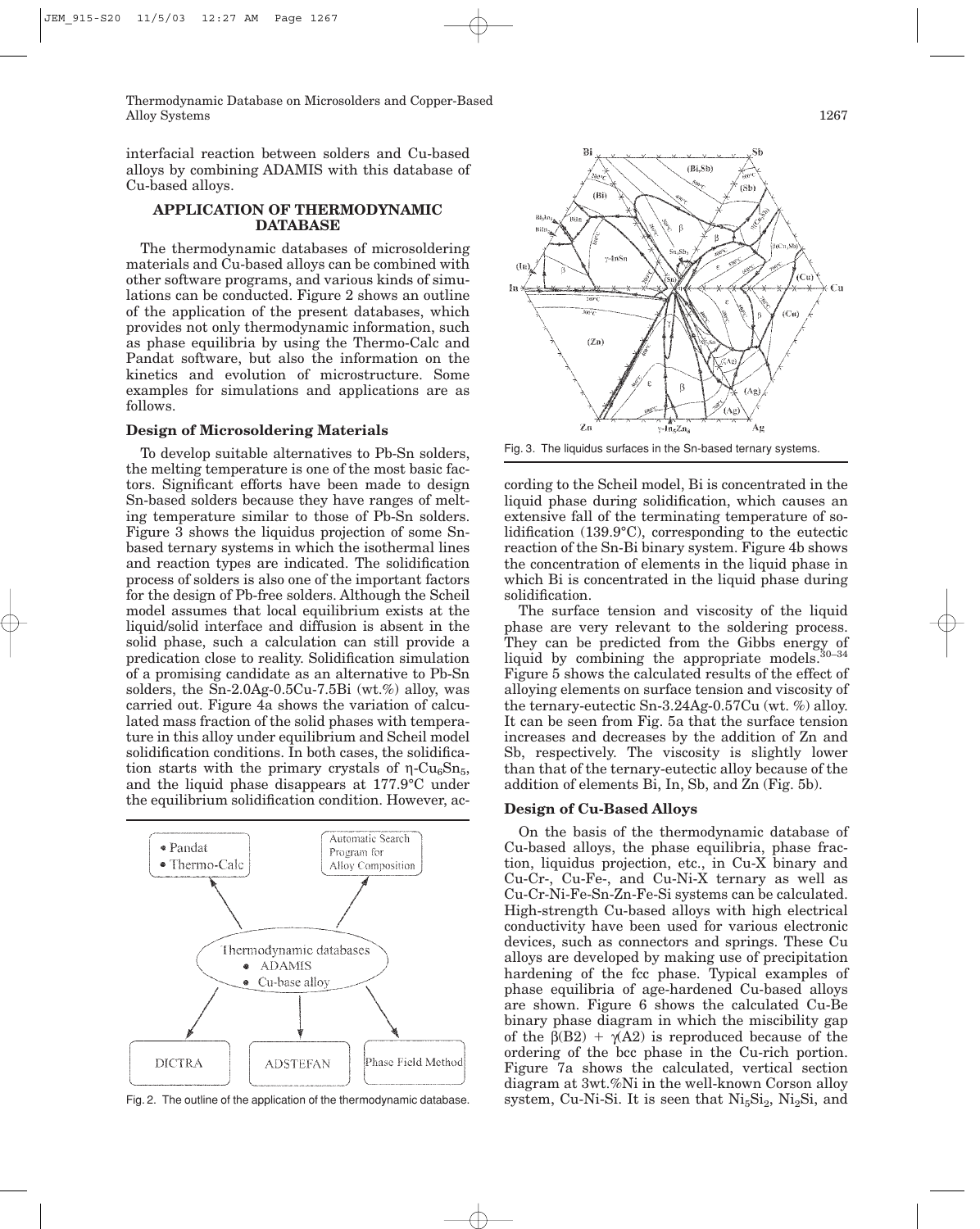



Ni3Si compounds may precipitate from the fcc phase during cooling because of a small addition of Si. Figure 7b shows the calculated change of phase fraction with temperature in the Cu-3Ni-0.7Si (wt.%) alloy, which is composed of the fcc phase and these two  $Ni<sub>2</sub>Si$  and  $Ni<sub>5</sub>Si<sub>2</sub> compounds$ . These compounds are often used to enhance the strength of Cu-based alloys because of precipitation hardening. Another example of the phase equilibria is that of highstrength spinodal-type Cu-Ni-Sn alloys. The calculated vertical section at 9wt.%Ni is shown in Fig. 8a in which the miscibility gap of the fcc phase exists in the Cu-rich portion at a lower temperature, and  $Ni<sub>3</sub>Sn$  precipitates from the fcc phase during cooling. Figure 8b is the calculated phase fraction in the Cu-9Ni-2.3Sn (wt.%) alloy, which is composed of the fcc phase and the  $Ni<sub>3</sub>Sn$  compound in a wide temperature range, and the microstructure with the miscibility gap of the fcc phase may be obtained at a low temperature.



Fig. 6. A calculated Cu-Be binary phase diagram.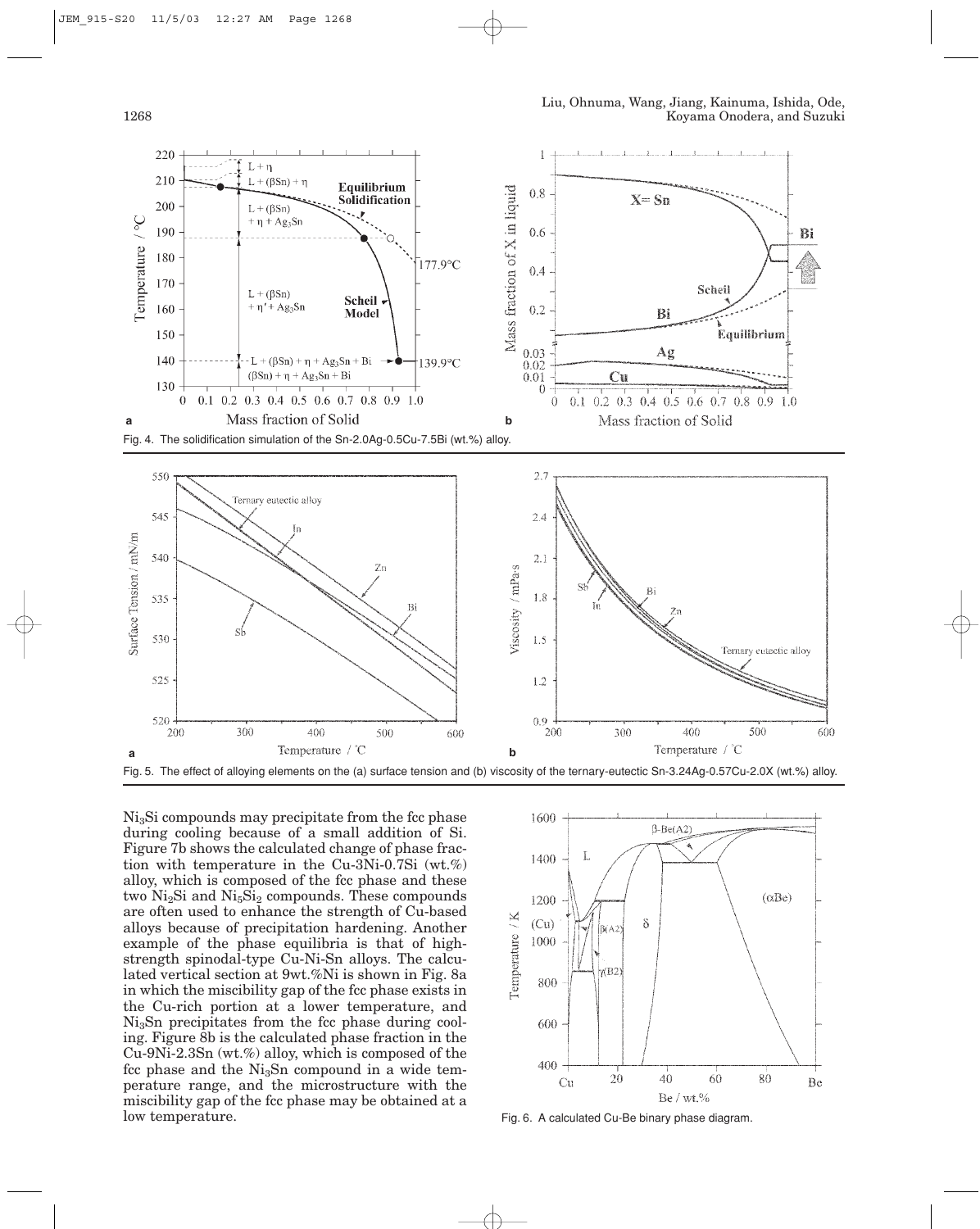

Fig. 7. (a) A calculated vertical section at 3wt.%Ni and (b) phase molar fraction for Cu-3Ni-0.7Si (wt.%) in the Cu-Ni-Si system.



## **Dissolution of Cu in Molten Solders Simulated by Diffusion Controlled Transformation**

The dissolution reaction between a substrate and solders is important for the reliability of semiconductor electronic packaging. Such a problem can be predicted by simulation of diffusion on the basis of *Diffusion Controlled Transformation (DICTRA)* software (Stockholm, Sweden).<sup>34</sup> As an example, for a diffusion couple Cu (solid)/ Sn (liquid) heat treated at 250°C for different lengths of time, the simulation of the dissolution behavior of Cu in molten Sn was carried out.35 Figure 9a shows the change of the concentration of Cu in liquid Sn with increasing time. It is seen that the concentration of the liquid phase almost reaches the equilibrium composition when the time is about 500 sec. In addition, the movement of the Cu/Sn (liquid) interface to the Cu side can also be observed. Figure 9b gives the calculated position and speed of movement of the fcc/liquid interfacial boundary. It is seen that the Cu/Sn boundary moves at a larger negative speed at the beginning of diffusion, which means that this boundary rapidly moves to the Cu side. Thus, Cu rapidly dissolves into liquid Sn at the beginning stage of diffusion, and the speed of Cu dissolution decreases with increasing time.

## **Simulation of the Solidification Process by the Phase-Field Method and Advanced Solidification Technology for Foundry Aided by Numerical Simulation**

The evolution of microstructure during solidification, which is essential for understanding lift-off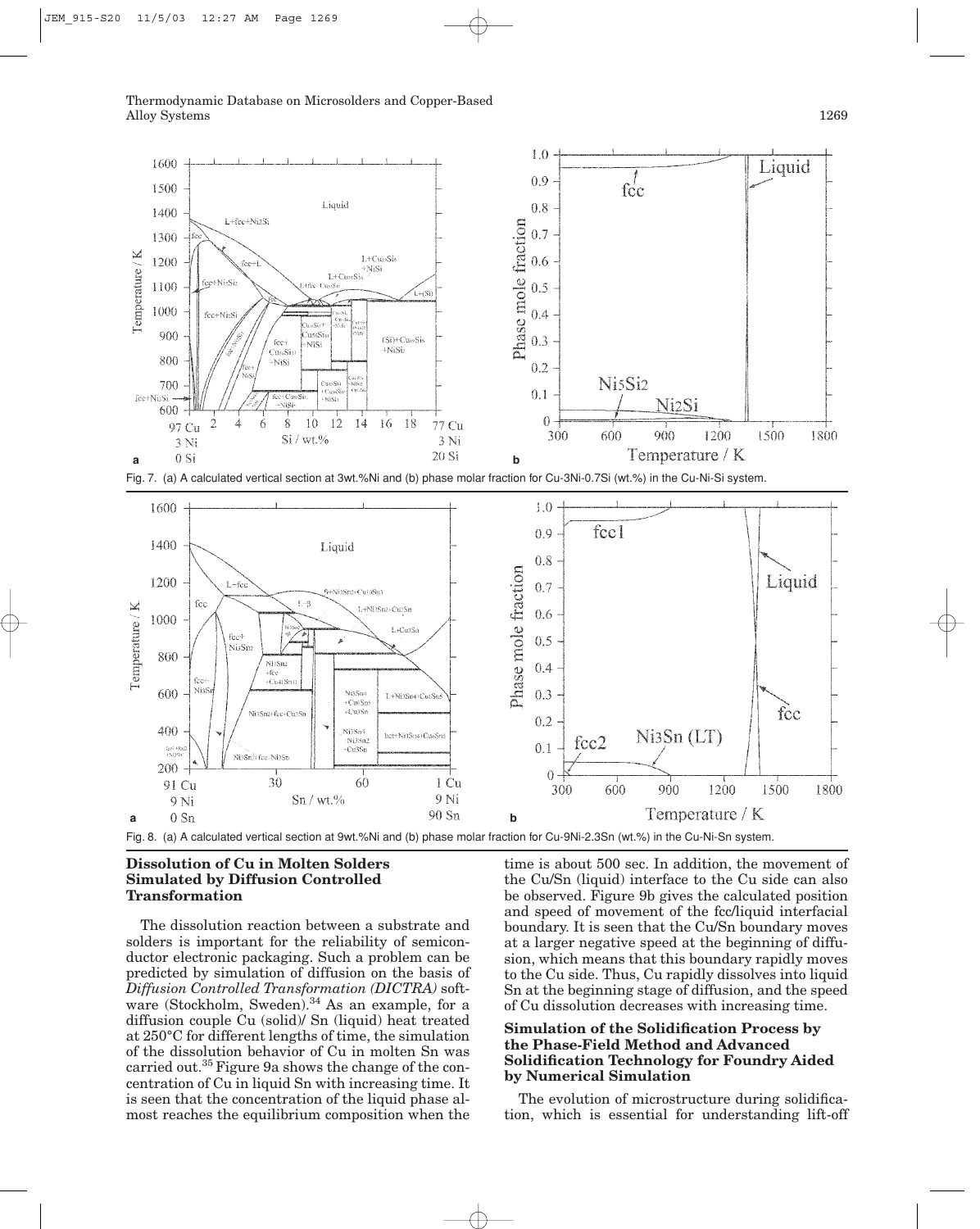

Fig. 9. The calculated results of dissolution behavior of Cu in molten Sn: (a) the change of concentration in liquid phase and (b) velocity of movement and position of the fcc/liquid boundary.

phenomena,<sup>36,37</sup> can be quantitatively predicted by the phase-field method.<sup>38,39</sup> Ode et al. have applied phase-field simulation to microstructure evolution during solidification of the Sn-5wt.%Bi alloy in reflow soldering.<sup>40</sup> Figure 10 shows a schematic diagram of the calculation area. The system was assumed to possess rotational symmetry, and the triangular shape corresponds to the area that was simultaneously frozen with the final solidification point in the solidification simulation. The simulation results of microstructure evolution during solidification at the tilted angles of 45° and 0° are shown in Fig. 11, respectively, corresponding to the microstructures at 3 sec after solidification. From Fig. 11a, it is seen that the tip of the dendrite for the tilted 45° angle is slightly bent at the land because of solute enrichment. When the tilted angle is 0°, however, the tip of the primary dendrite approaches the land without bending (Fig. 11b), and the secondary dendrite arms grow along the land surface. The results show that microsegregation does not always prevent the growth of the solid in the vicinity of the land.

In addition, the information from the database, such as the phase fraction of solid phases, latent heat evolution, composition of growing solid phases, etc., can be employed for predicting the threedimensional solidification process by Advanced Solidification Technology for Foundry Aided by Numerical Simulation (ADSTEFAN).<sup>41</sup> ADSTEFAN can show the evolution of solidifying soldering materials. The simulated results for the Sn-Ag-Cu alloy were obtained by the present authors.<sup>20</sup>

#### **Pb-Free Solder Ball with Core Structure**

Compared with more conventional packages, the ball grid array (BGA) package has the advantage of having higher input/output terminal density, a smaller footprint, and higher reliability.<sup>42</sup> In particular, Cu-core solders plated with a Pb-Sn eutectic alloy for BGA joints have been developed and used.43 The present authors have recently found that an egg-type powder with core microstructure can be obtained in many alloy systems possessing a liquid miscibility gap.<sup>44</sup> Here, we present a promising BGA ball consisting of a Cu-based core with a Pb-free, low-melting solder periphery designed by ADAMIS. A powder of Cu-15Sn-50Bi (wt.%) was prepared using conventional nitrogen-gas atomization under an argon atmosphere, where a stable liquid-miscibility gap appeared as predicted by ADAMIS. Figure 12 shows the microstructure of this alloy powder, clearly indicating the egg-type structure of the Cu-Sn-rich core with a Bi-Sn-rich periphery. The commercial size of the Cu-core ball plated with the Pb-Sn eutectic solder is about 700 µm, but a size less than 100 µm, which is very difficult to produce by the conventional plating method, is required for the chip scale package. As shown in Fig. 12, the size of the egg-type powder is about 80  $\mu$ m, which should prove to be a very attractive ball for electronics packaging technology in the future.

## **Automatic Search Program for Alloy Composition**

In addition to the melting temperature of soldering alloys, the difference between the liquidus and solidus  $(\Delta T_{ls})$  is important because it influences the microstructure of solidifying solders. Generally, however, it is difficult to find the suitable melting point and  $\Delta T_{\text{ls}}$  for meeting the requirement of new soldering materials in a system with more than three components. Recently, an automatic search program for alloy composition with the aid of Pa $n_{\text{E}}$ nEngine<sup>45</sup> has been developed<sup>46</sup> and combined with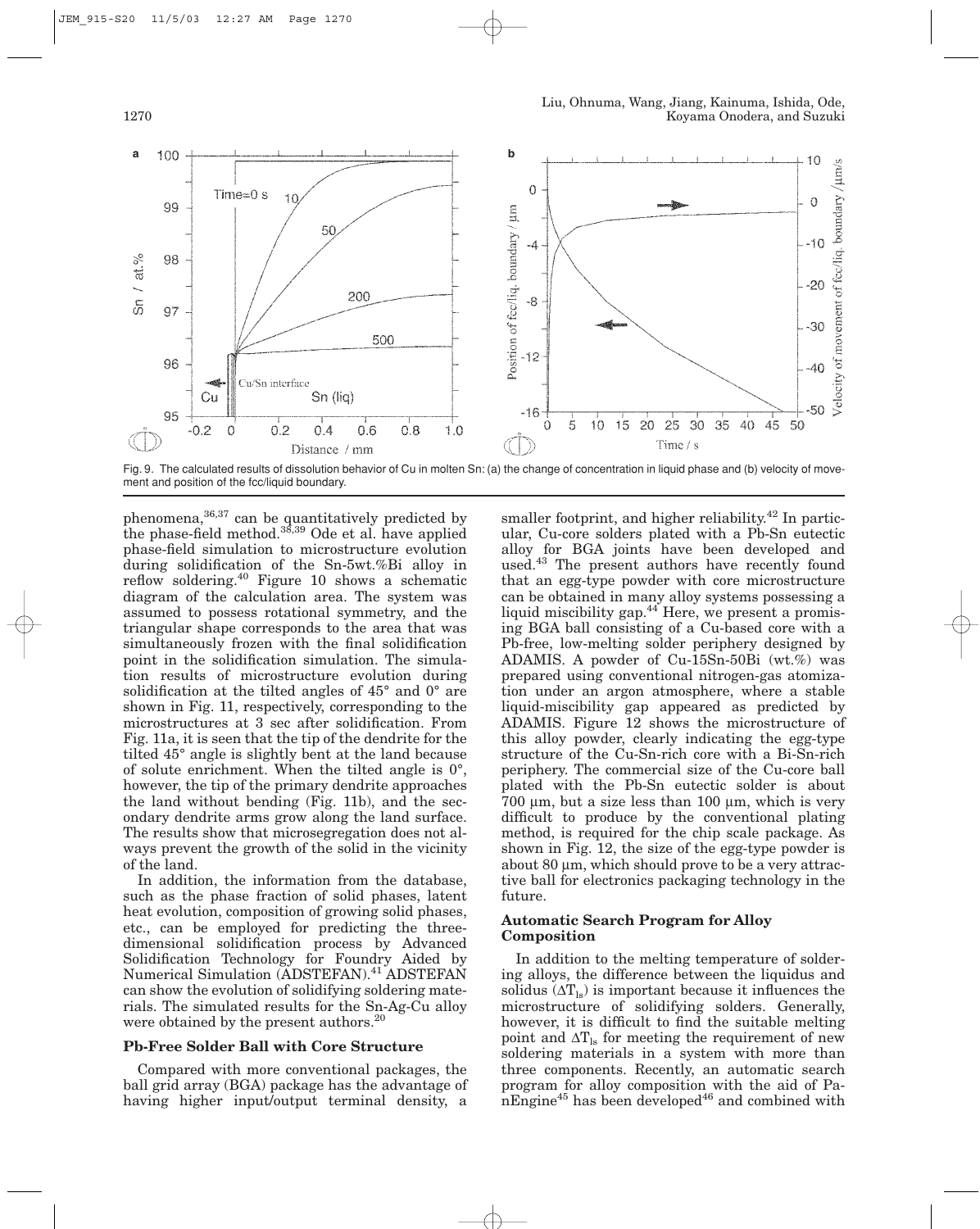

tion and (b) calculation area for the phase-field simulation.

ADAMIS and the database of Cu-based alloys. This program can give a range of compositions corresponding to the required melting point, and  $\Delta T_{\text{ls}}$  and is a very convenient tool in the design of solders and Cu-based alloys.

## **CONCLUDING REMARKS**

Thermodynamic databases for microsoldering alloys and Cu-based alloys have been developed on the basis of the CALPHAD method. These databases



Fig. 11. The microstructure evolution in the fillet above the Cu land. Tilted angle: (a)  $45^\circ$  and (b)  $0^\circ$ .



Fig. 12. The egg-type microstructure of the Cu-15Sn-50Bi (wt.%)

can provide much valuable information on not only thermodynamics, such as phase equilibria, phase fraction, etc., but also on kinetics and evolution of microstructures when they are combined with some appropriate software and models, such as DICTRA and the phase-field method. Examples have been given to demonstrate the great utility of these databases for designing Pb-free solders and highstrength Cu-based alloys and for predicting the dissolution of Cu and simulation of evolution of microstructure.